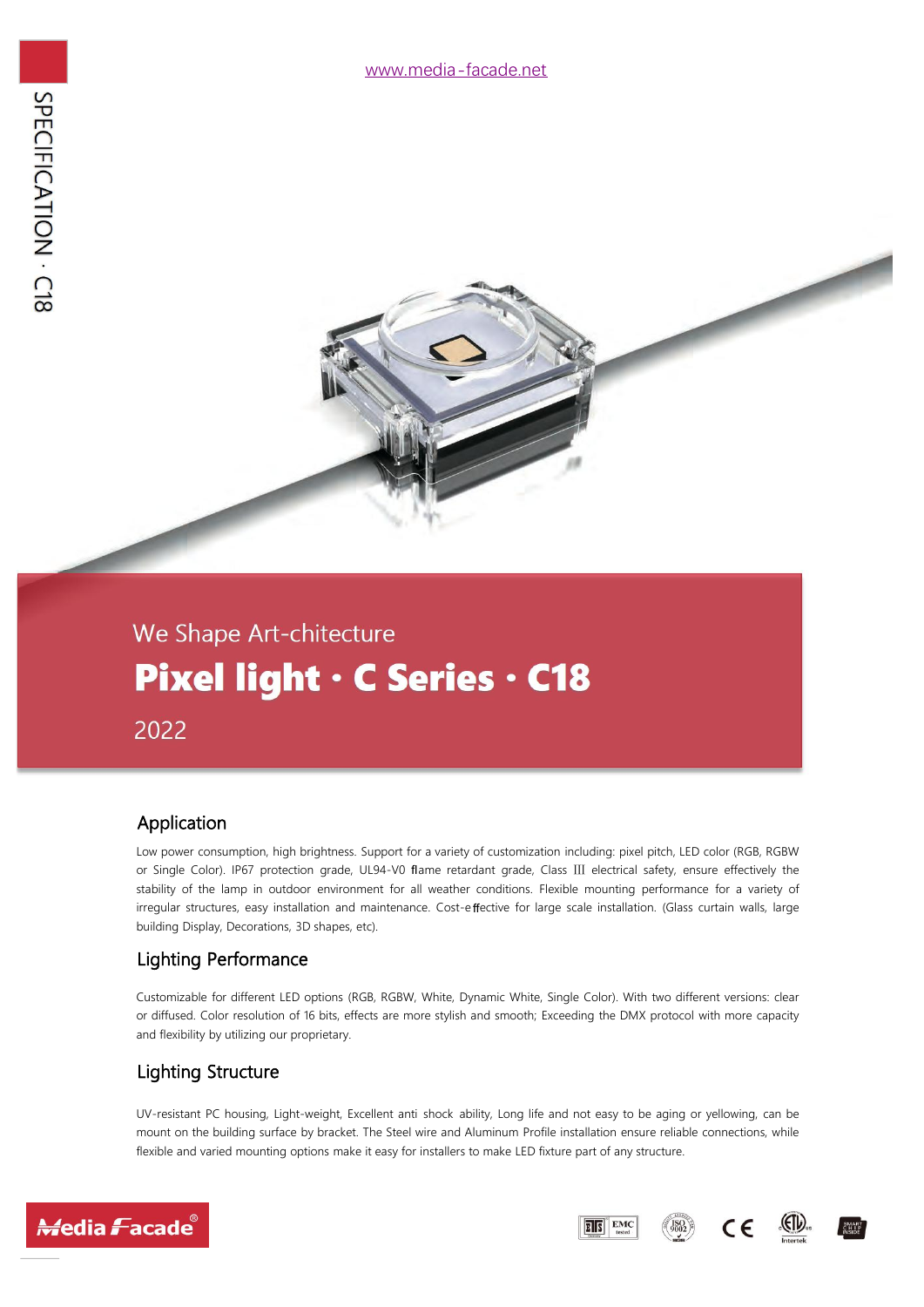| Model                  | $C18 - RGB$          | $C18-W$              |
|------------------------|----------------------|----------------------|
| Chip Brand             | CREE/EPISTAR         | CREE/EPISTAR         |
| <b>LED Souorce</b>     | 1 SMD RGB            | 1 SMD W              |
| Grey Scale             | 65536                | 65536                |
| Beam Angle             | 120°                 | 120°                 |
| Housing                | PC                   | ${\sf PC}$           |
| Housing Color          | Transparent          | Transparent          |
| Bracket                | PC                   | PC                   |
| Cover                  | Transparent PC       | Transparent PC       |
| Weight                 | 10g                  | 10g                  |
| Certifification        | ETL、CE、ROHS          | ETL、CE、ROHS          |
| Operating Voltage      | DC5V                 | DC5V                 |
| Power Consumption      | 0.3W                 | 0.3W                 |
| Ingress Protection     | IP67                 | IP67                 |
| Fire Protection Rating | UL94-V0              | UL94-V0              |
| Operating Temperature  | $-35 - 60^{\circ}$ C | $-35 - 60^{\circ}$ C |
| Storage Temperature    | $-40 - 70^{\circ}$ C | $-40 - 70^{\circ}$ C |
| Lifespan               | $\geq 80000h$        | $\geq 80000h$        |
| Control                | <b>DMX512</b>        | ON-OFF or DMX512     |

——————

※ Specification is subject to changes without prior notice for product improvement.

# Optical Parameters:



.(EID).

SMART<br>CHIP<br>INSIDE

 $C \in$ 

Lumination Icon (RGB)

 $\sqrt{180}$ 

 $E$   $\overline{S}$ <sup>\*</sup>  $E$ MC



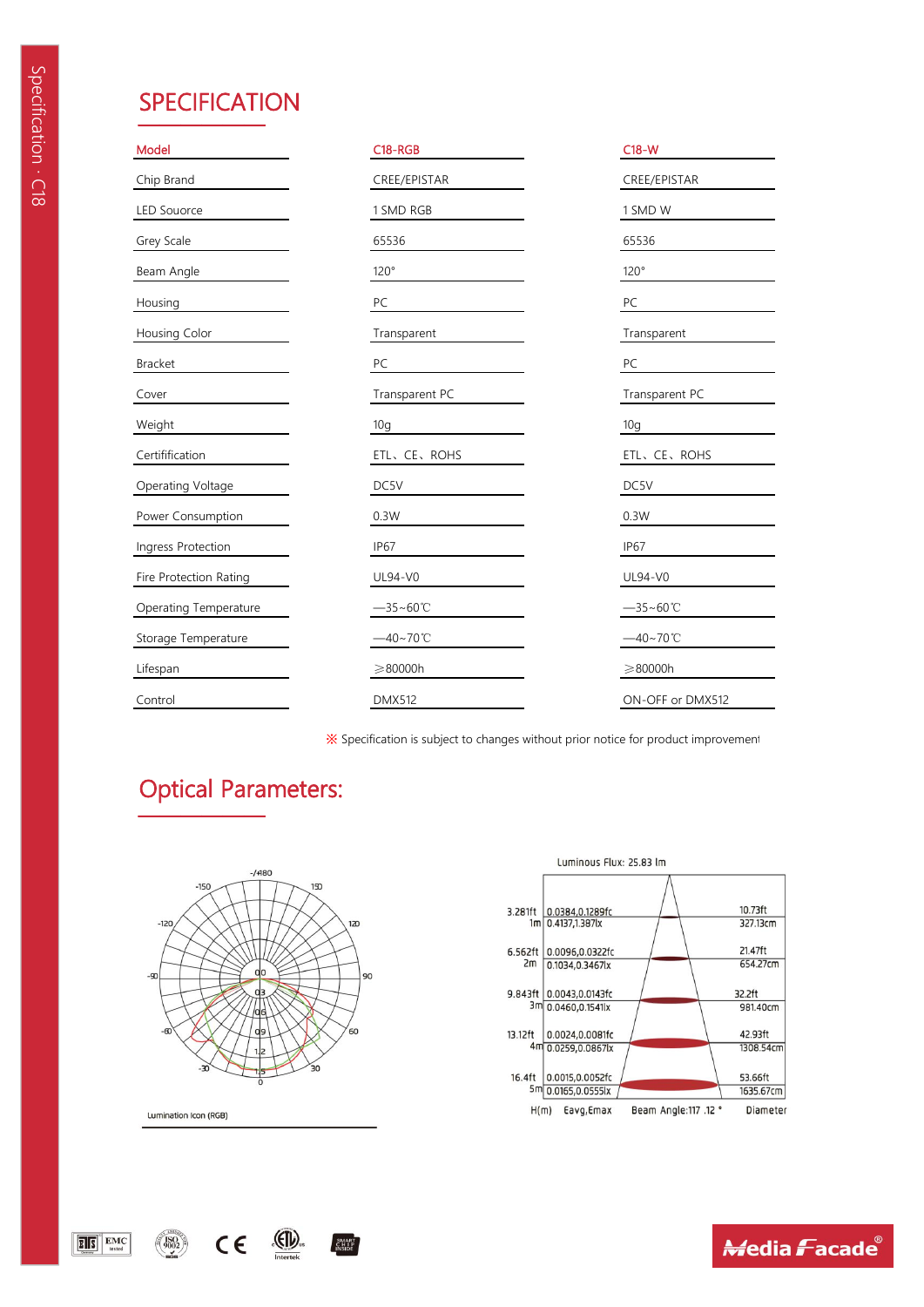## Product Structure Drawing (mm)













### Power T Connector

# Signal Adapter

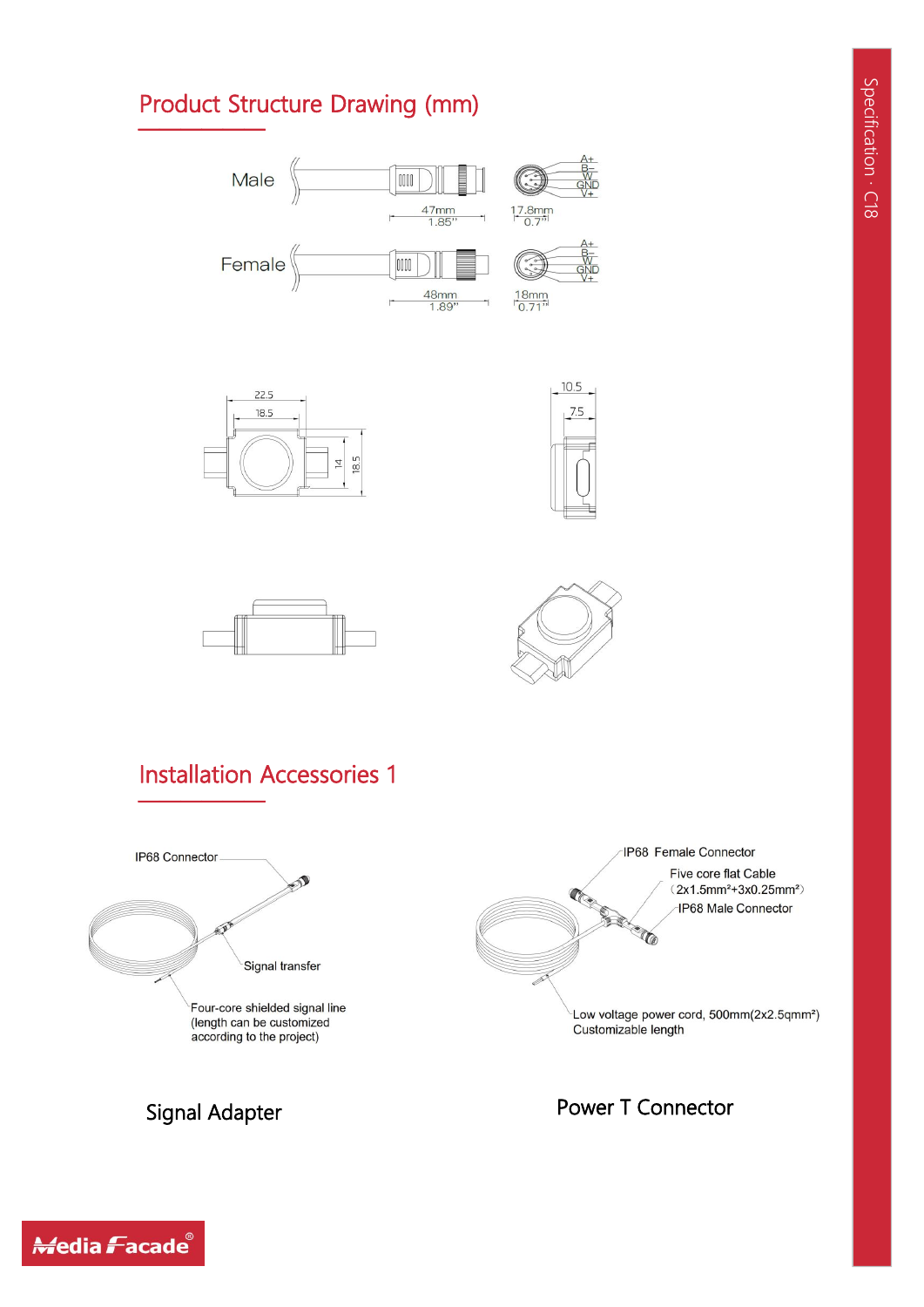# Installation Accessories 2 ————— pe **Installation Ac** Management<br>
Installation<br>
Ca<br>
Ca **Property**<br> **Example 11 Installation**



# Installation Method



——————